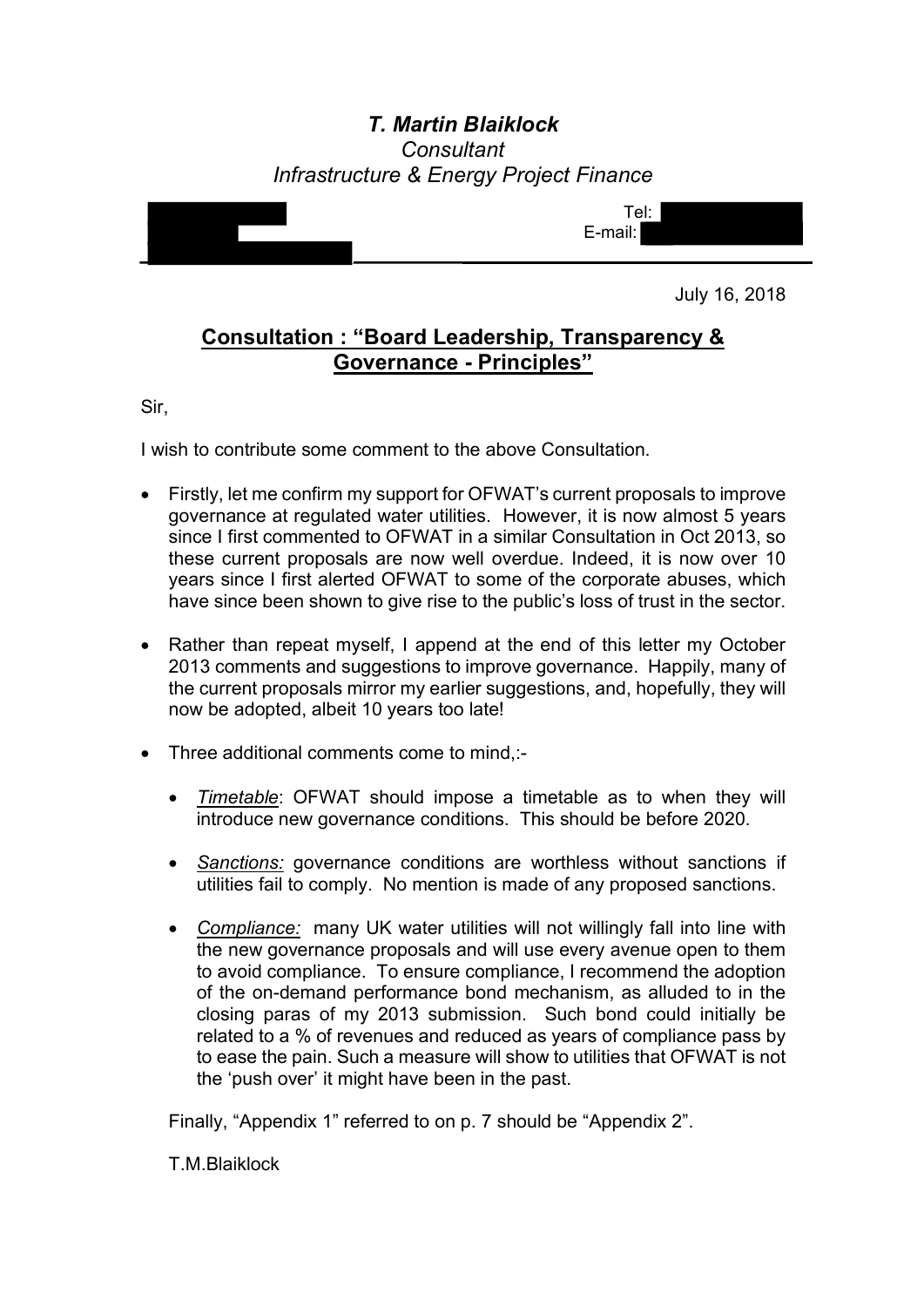### **Consultation: "Board Leadership, Transparency & Governance - Principles", Oct, 2013:**

*Extract [dated Oct 16, 2013]*

I wish to contribute some comment to the above Consultation.

• Firstly, let me congratulate the OFWAT staff in, - at last, - attempting to rein in some of the corporate excesses that have taken place in the England & Wales ("E&W") water utilities over recent years.

I can also understand the intention in drafting the Principles that the sector utilities should, to a great extent, self-regulate.

However, the events of the past 20 years have not provided much evidence that the sector has the conscience or managerial will to put customer/public service as the prime corporate objective, with profit as a subsidiary aim. Indeed, in many cases, - albeit not all, - the reverse has seemingly taken place.

Hence, I believe that, in a number of areas, a firmer line needs to be taken by the Regulator than is indicated in the Proposals.

• OFWAT has focussed in this Consultation on three important and interdependent characteristics of a well-run privately-owned, monopolistic public service utility: Board Leadership, Transparency and Governance.

On their own, however, these three characteristics form only part of the whole. Equally important criteria are: Financial Control, Accountability and "Responsible Citizenship".

All six characteristics overlap to some degree, but they are all equally important.

Taking each in turn:-

### • **Board Leadership**:

I have nothing to add to OFWAT's proposed Principles for this criterion. My only concern is how these Principles can be policed in practice. No sanctions are identified.

### • **Transparency:**

OFWAT's Proposal is somewhat weak. Many E&W water utilities are now owned by non-UK shareholders via Limited Liability Partnerships, oft domiciled in a tax-haven. Hence, the underlying financial and managerial arrangements between, shareholders, shareholder funds, fund managers, and the regulated water utility are opaque and can change without public knowledge.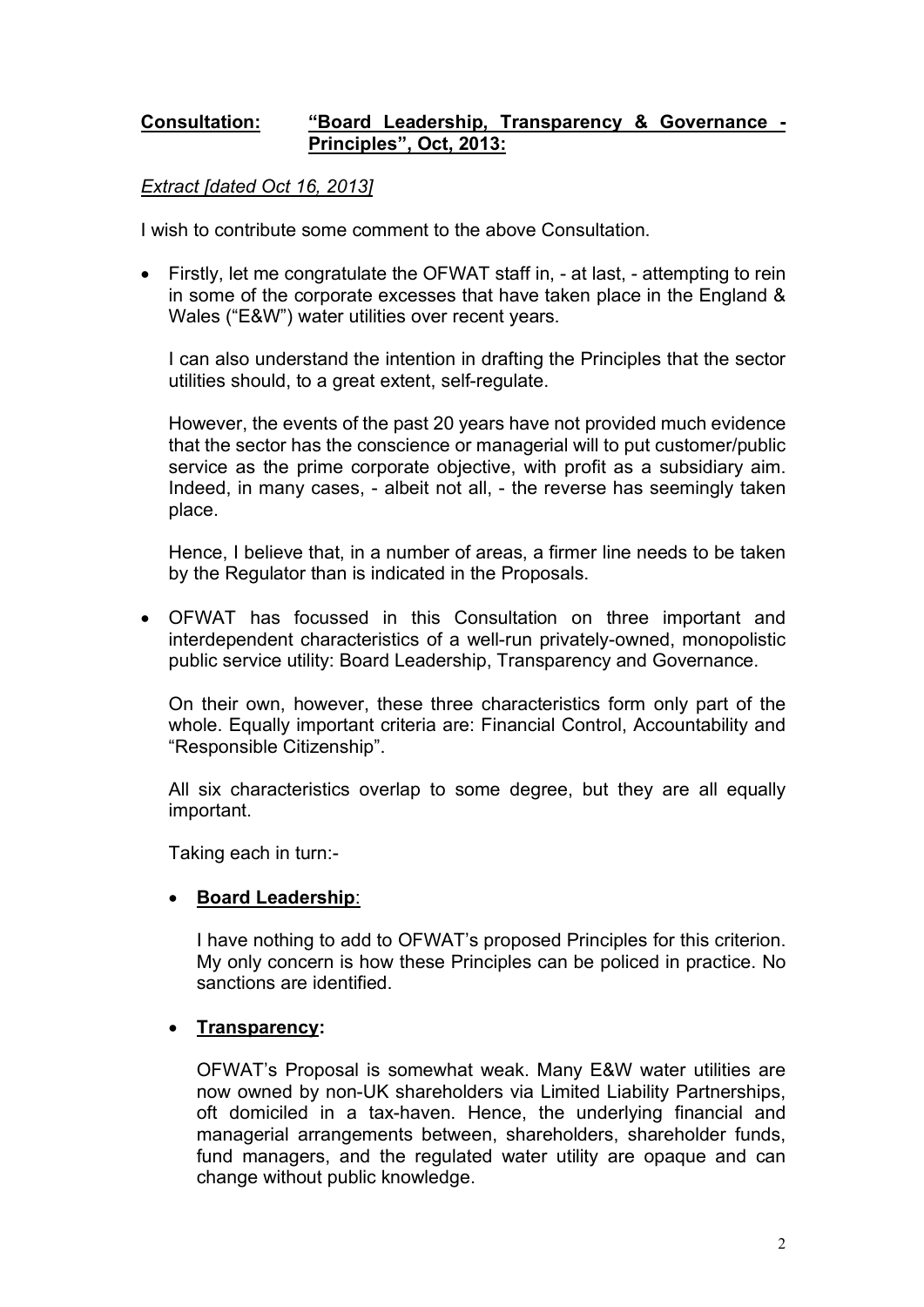In addition, some utilities raise much of their debt offshore via bond issues for subsidiaries in tax-havens.

Even if the utility was a LSE-listed company, the above scenario could just as easily exist, albeit that public scrutiny would prevail.

The OFWAT proposals are, therefore, weak for this criterion. One might argue that UK privatised public service utilities should always remain as LSE-listed companies, whatever their ownership, thereby ensuring public transparency (and accountability (see below).

Unfortunately, in all the UK privatisations over the last 20 years, - not just for water utilities, - the "horse has already bolted the stable" to the public and Exchequer's loss.

### • **Governance:**

Notwithstanding OFWAT's admirable intentions, my impression of the financial performance of E&W water utilities over the last 20, - and, in particular, the last 10 years, - has been that Governance has not been at the top of the managerial agenda in many utilities. Customers have been short-changed, and the underlying business ethics of the sector need a quantum change.

In addition, corporate leverages have increased across the board to a level where the underlying utility is at risk against unforeseen events, and shareholders have benefitted more than what might have been expected for investment in public service utilities.

Furthermore, many such utilities have adopted aggressive taxation policies, which has short-changed the Exchequer to the benefit of non-UK domiciled shareholders and their managers.

The OFWAT proposals need tightening, therefore, in this area [see below], albeit that, in the context of Director personal suitability and performance, I have no comment to make on OFWAT's proposals.

### • **Financial Control**:

As mentioned above, the ultimate financial control of many utilities may be beyond the realms of the regulated utility. Complex corporate structures prevail in many E&W utilities, oft based on the "Private Equity" model, where long-term financial objectives, upon which capitalintensive water utilities flourish and are sustained, are in conflict with the shorter-term investment objectives of Private Equity Funds and their managers.

It is interesting to note that recently I have attempted (twice) to find out in writing more about the arrangements between one unlisted, E&W regulated water utility, - I am a customer, - their shareholder Funds, represented by a Limited Liability Company in a tax-haven, - and the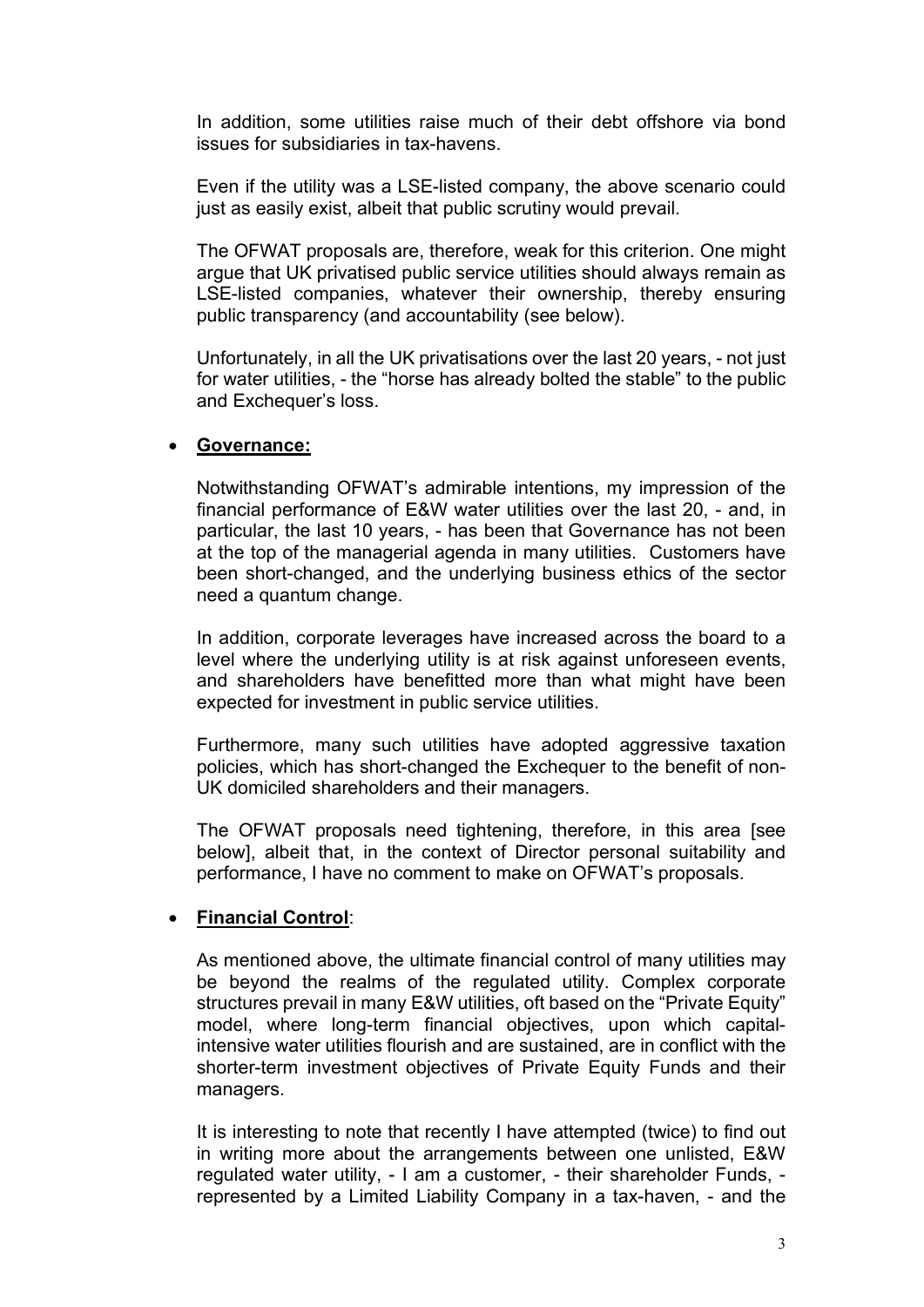Fund managers or General Partner, - similarly based in a tax-haven. Between them, these entities are identified as "Ultimate Controller" under Condition P of the underlying licence.

To date I have met with a wall of silence! I have not even received an acknowledgement from the Company Secretary to my written enquiries!

There is a strong argument, therefore, that such complex and opaque, corporate structures should be outlawed by the Regulator.

#### **Accountability:**

To date (1990-2013), the E&W water utilities have been accountable to the Regulator and, if LSE-listed, to shareholders. As many have now de-listed from the LSE, there is no accountability to customers in the UK, apart from for those listed utilities whose customers may also be shareholders.

[NB. The regional Consumer Councils for Water provide accountability only on consumer issues, and possess no powers to sanction a utility for breaches of performance.].

In the end, there is no better "accountability" measure for directors and companies than the demand that they hold a public Annual Meeting every year, as do listed companies.

Notwithstanding that customers are not necessarily shareholders, as a minimum E&W water utilities should be required to hold a public "Annual Meeting", where customers can question directors and hold them to account. OFWAT could act as Facilitator for such event.

At the limit, one could argue that E&W water utilities should be required under their licence to maintain an LSE listing, no matter their ownership. Not only would that ensure transparent corporate governance, but also provide notional values to the companies.

As it stands today, for unlisted utilities, shares can change hands without public knowledge, scrutiny or value. This measure might also release OFWAT from some policing roles.

#### • **Responsible Citizenship:**

It is noted that OFWAT is reluctant to impose on water utility directors a 'fit-and-proper purpose' test. Fair enough. However, water utilities, which are public service monopolies, should still attain this measure at the corporate level.

Water utilities should be seen to adopt policies and strategies, which represent "good citizenship". Aggressive tax minimisation structures should be outlawed, and financial constraints on measures such as leverage and aggressive dividend policies imposed in the spirit of assuring the long-term sustainability of the utility.